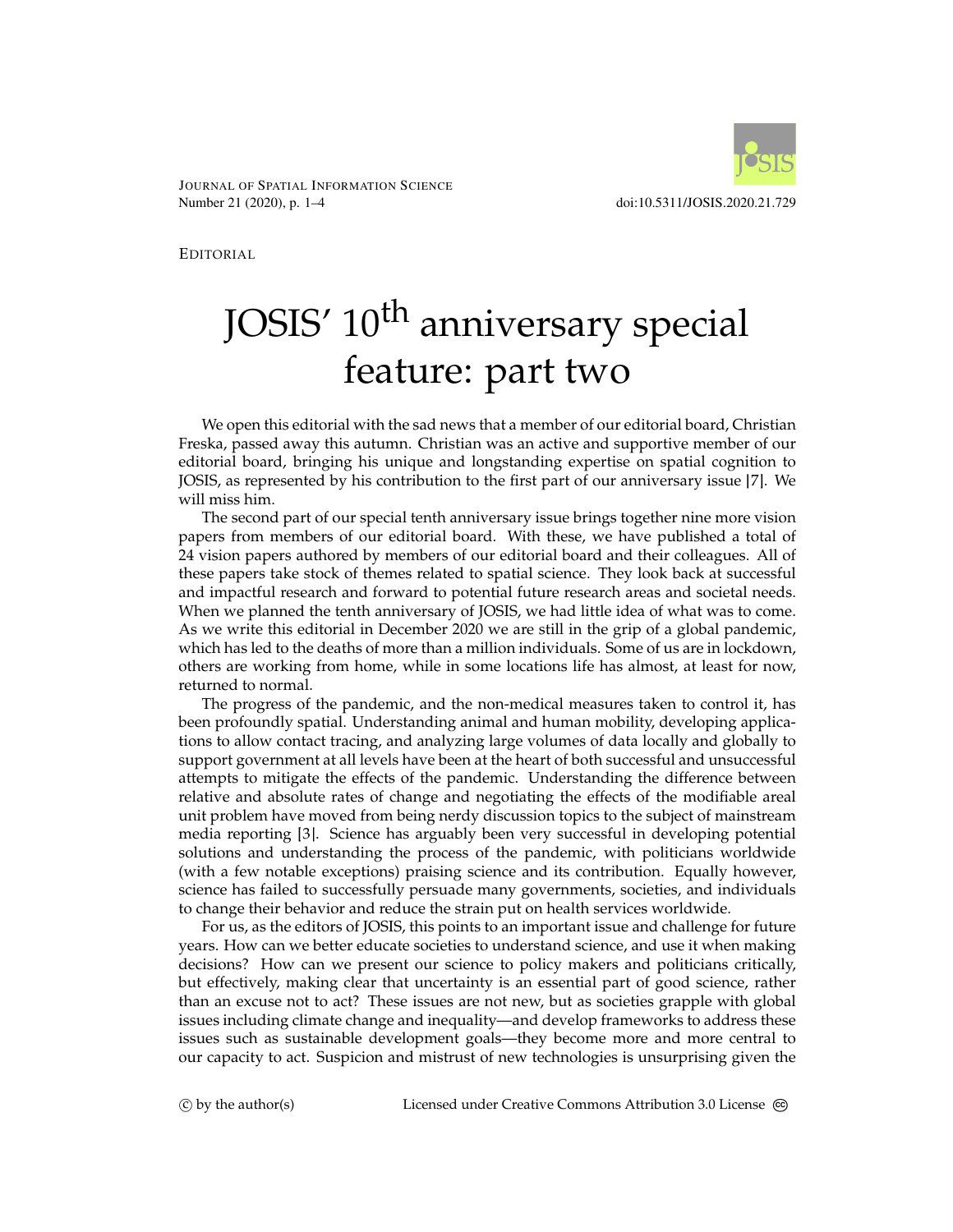## 2 ADAMS, DODGE, PURVES

seeming lack of concern by many technology developers for pressing issues such as privacy when collecting movement data or bias in the use of artificial intelligence. Countering these challenges requires us to think harder about the potential consequences and uses of our research, and to discuss and question the choices we make as spatial scientists [\[11\]](#page-3-0). Our discipline bridges established scholarship in geography and spatial analysis with quick-changing innovations in computer science and technology. Thus, we are in a unique position to inform for the better how the (increasingly spatial) computer and data-driven systems of the future will be built and used.

The vision papers in this issue, point to some potential areas where much progress could still be made. For example, Brunsdon and Comber [\[1\]](#page-2-2) discuss the importance of more critical big data analysis and Mokbel [\[9\]](#page-3-1) argues for making space a first order part of systems rather than an add on. Promoting spatial thinking is an ideal opportunity to think harder about the implications and consequences of working with spatial data more generally. Two vision papers discuss movement. Demsar et al. [\[4\]](#page-2-3) describe opportunities and challenges for an integrated science of movement, using Geographic Information Science as an bridging field for work on human and animal mobility. Bringing together different research domains can also provide us with a chance to learn from one another, and extract research from individual silos not only in terms of methods, but also with respect to the sorts of questions, interpretation and challenges that arise when we work with movement data. Buchin and Wenk [\[2\]](#page-2-4) highlight many of the basic methods required to carry out movement similarity analysis, and in doing so identify an important area where methodological science can contribute—by developing efficient algorithms and making assumptions underlying conceptual models clear. Only by stating and clearly communicating assumptions is it possible to explain to those using analytical tools how models abstract and do not replicate reality, and in turn educate those using models as to why they can never predict or replicate all aspects of real worlds.

Duckham and Ho's [\[5\]](#page-2-5) vision paper highlights how these worlds can reflect profoundly different values and ways of understanding, and that spatial information science has a duty to reflect upon data models used and their origins, considering how these might reproduce Eurocentric thought, ignoring Indigenous ways of thinking about space. This challenge is accepted in a very different context by Fotheringham [\[6\]](#page-2-6) who suggests that the challenge in local modeling is recognising that the "unobservable processes producing the observable outcomes we want to change are not the same everywhere and need to be examined locally." Yuan [\[12\]](#page-3-2) makes a plea for more research on events, which she argues are essential to geospatial understanding, yet constrained by domain-specific attempts at modeling. A more pluralistic understanding of events, and their implications both individually and societally would require us to think much harder about how we model, analyse and communicate with and about spatio-temporal processes and data. Sester [\[10\]](#page-3-3) emphasises the long history, dating back to the antiquity, of cartographic generalisation, and its importance in visualising such information. Understanding and educating those using visual representations about generalisation is essential as the speed with which maps and other graphics can be produced and propagated has been accelerated through by the widespread availability of open data, software tools, and social media globally. Finally, Klippel [\[8\]](#page-3-4) discusses the promise of immersive technologies as a way of communicating spatial information, emphasising the opportunity to bring place-based representations into the domain of spatial science. Doing so requires that we remember that place is an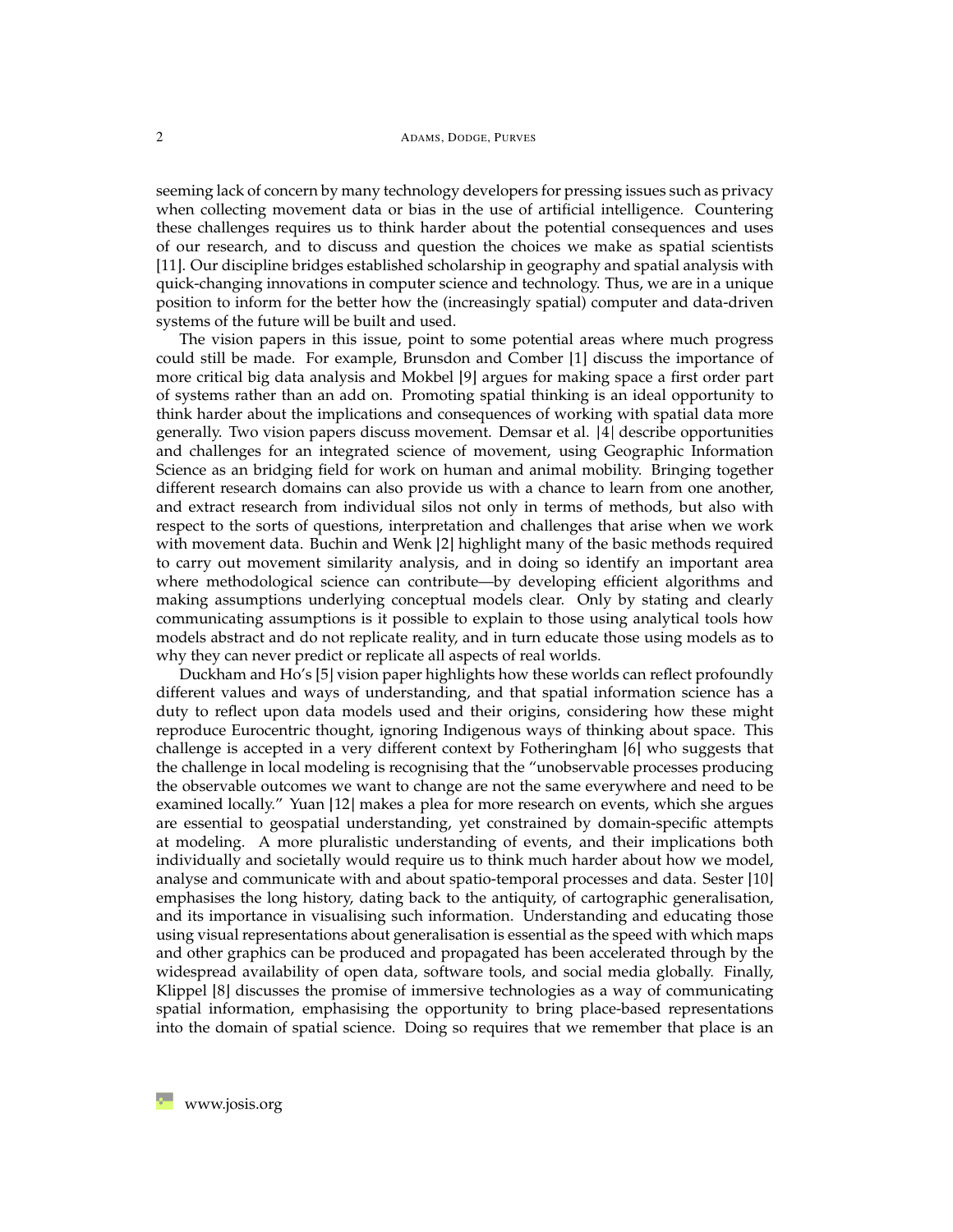inherently local way of thinking about space, and that one-size fit all solutions are unlikely to bring progress or meet the needs of diverse societies.

As JOSIS enters its second decade, we see a bright future for spatial science. Advances in technology, increasingly rich and openly available datasets and a global community of researchers working on with spatio-temporal data all point to the importance of our research. This future brings with it challenges and, we believe, requires a recognition that our work has real implications. To address these challenges, we need to increase the diversity of our solutions and those producing them, more critically question the ways in which spatio-temporal data can be used, embed our work in its societal relevance, and spend more time communicating and educating beyond the academy about our work. We invite all of you to work with us on these challenges, and to consider publishing your work addressing them in JOSIS.

> Benjamin Adams *University of Canterbury, New Zealand*

Somayeh Dodge *University of California, Santa Barbara, USA*

> Ross Purves *University of Zurich, Switzerland*

## **References**

- <span id="page-2-2"></span>[1] BRUNSDON, C., AND COMBER, A. Big issues for big data: challenges for critical spatial data analytics. *Journal of Spatial Information Science 2020*, 21 (2020). [doi:10.5311/JOSIS.2020.21.625.](http://dx.doi.org/10.5311/JOSIS.2020.21.625)
- <span id="page-2-4"></span>[2] BUCHIN, M., AND WENK, C. Inferring movement patterns from geometric similarity. *Journal of Spatial Information Science 2020*, 21 (2020). [doi:10.5311/JOSIS.2020.21.724.](http://dx.doi.org/10.5311/JOSIS.2020.21.724)
- <span id="page-2-1"></span>[3] CHESHIRE, J., AND SINGLETON, A. How England's complicated political geography is confusing coronavirus rules. The Conversation, 2020. Online at: https://theconversation.com/how-englands-complicated-political-geography-isconfusing-coronavirus-rules-152036.
- <span id="page-2-3"></span>[4] DEMŠAR, U., LONG, J. A., AND SIŁA-NOWICKA, K. Integrated science of movement. *Journal of Spatial Information Science 2020*, 21 (2020). [doi:10.5311/JOSIS.2020.21.721.](http://dx.doi.org/10.5311/JOSIS.2020.21.721)
- <span id="page-2-5"></span>[5] DUCKHAM, M., AND HO, S. Indigeneity and spatial information science. *Journal of Spatial Information Science 2020*, 21 (2020). [doi:10.5311/JOSIS.2020.21.725.](http://dx.doi.org/10.5311/JOSIS.2020.21.725)
- <span id="page-2-6"></span>[6] FOTHERINGHAM, A. S. Local modeling: one size does not fit all. *Journal of Spatial Information Science 2020*, 21 (2020). [doi:10.5311/JOSIS.2020.21.726.](http://dx.doi.org/10.5311/JOSIS.2020.21.726)
- <span id="page-2-0"></span>[7] FREKSA, C. Beyond spatial reasoning: Challenges for ecological problem solving. *Journal of Spatial Information Science 2020*, 20 (2020), 43–49.